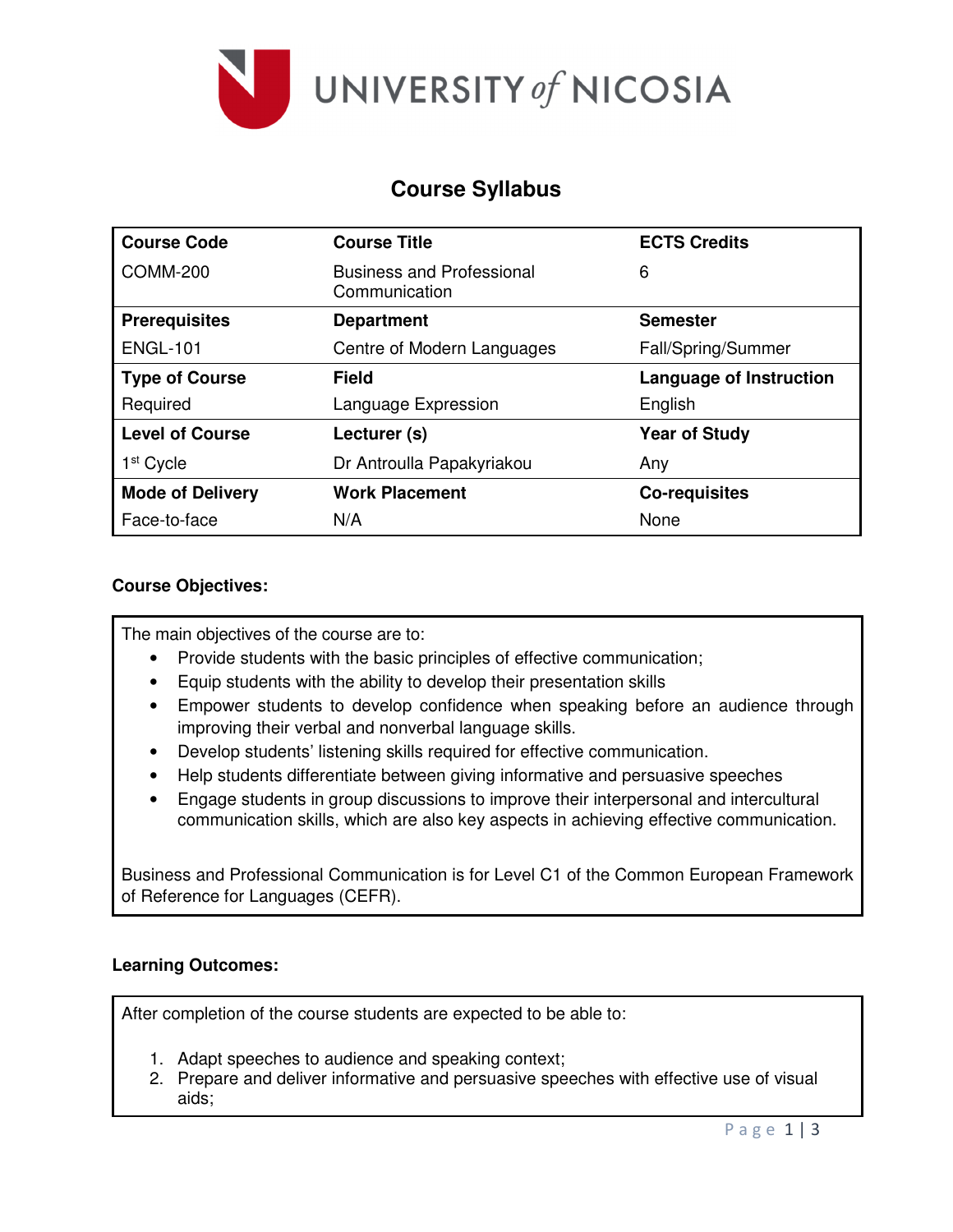

- 3. Use different strategies for listening (content, critical and active listening) and respond to presentations appropriately;
- 4. Speak extemporaneously;
- 5. Deliver a speech taking account of verbal and non-verbal cues;
- 6. Prepare outlines and deliver a well-structured speech taking account of various introducing and concluding techniques;
- 7. Critically reflect on (and evaluate) their own and others' presentation performance.

#### **Course Content:**

- 1. Introduction to Public Speaking;
- 2. Audience analysis;
- 3. Interpersonal and intercultural communication;
- 4. Ethical communication;
- 5. Grabbers and endings;
- 6. Informative speech: Parts of presentation;
- 7. Persuasive speech: Parts of presentation.
- 8. Listening: types of listening skills

#### **Learning Activities and Teaching Methods:**

Lectures, discussions with class participation, group work and Powerpoint presentations

#### **Assessment Methods:**

Three evaluated speeches (two informative and one persuasive), bibliography, presentation outlines, evaluation reports, portfolio, participation

#### **Required Textbooks / Readings:**

| <b>Title</b>                     | Author(s)     | <b>Publisher</b>                        | Year | <b>ISBN</b>           |
|----------------------------------|---------------|-----------------------------------------|------|-----------------------|
| The Art of<br>Public<br>Speaking | Stephen Lucas | McGraw-Hill<br>International<br>Edition | 2012 | 978-0-07-<br>131467-1 |